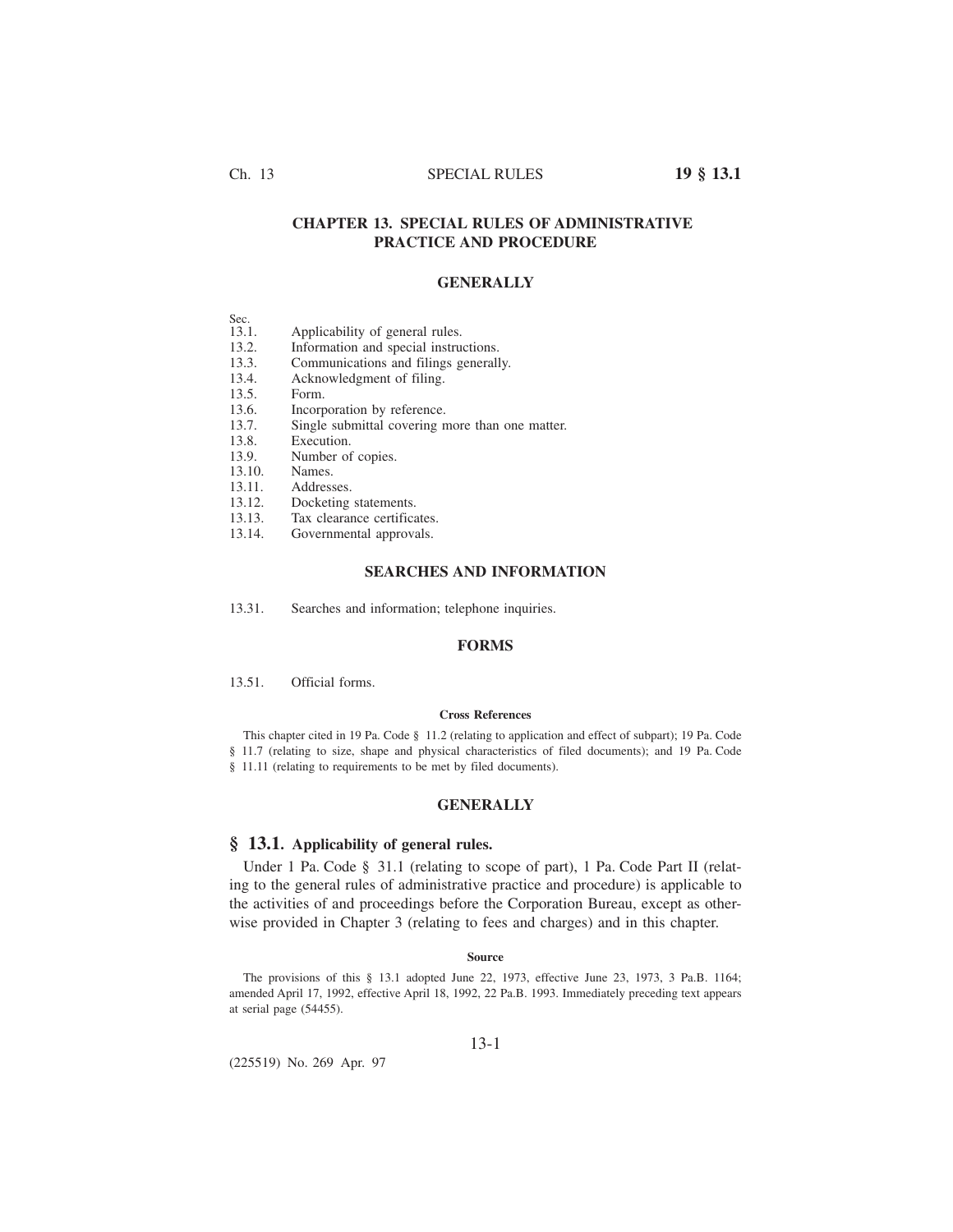## **§ 13.2. Information and special instructions.**

(a) Information as to procedures followed by and practice before the Bureau will be furnished upon written or telephone application to:

Director Corporation Bureau Department of State Room 308 North Office Building Harrisburg, Pennsylvania 17120-0029 (717) 787-1057

(b) Subsection (a) supplements 1 Pa. Code § 31.4 (relating to information and special instructions).

### **Source**

The provisions of this § 13.2 adopted June 22, 1973, effective June 23, 1973, 3 Pa.B. 1164; amended April 17, 1992, effective April 18, 1992, 22 Pa.B. 1993. Immediately preceding text appears at serial pages (54455) to (54456).

# **§ 13.3. Communications and filings generally.**

(a) Communications and filings should be addressed as follows:

Corporation Bureau Department of State Room 308 North Office Building Harrisburg, Pennsylvania 17120-0029

(b) Communications should be accompanied by the following:

(1) A letter of transmittal briefly summarizing the nature of the submittal or request.

(2) The fee or other information relating to the payment of fees and charges required by Chapter 3 (relating to fees and charges).

(3) An ancillary document required by statute, such as consent to use of name, evidence of reservation of name, requisite approvals by regulatory authorities, tax clearance certificates, and the like. In general, these items are identified in the official instructions to the appropriate form. See § 1.3 (relating to official forms).

(c) A submittal, that is, a filing, except pleadings in formal proceedings relating to marks and insignia subject to 1 Pa. Code Chapter 35 (relating to formal proceedings), shall comply with this subpart as to size, shape and other physical characteristics. Pleadings in formal proceedings relating to marks and insignia shall comply with 1 Pa. Code Chapter 35 and applicable provisions of 1 Pa. Code Chapter 33 (relating to documentary filings).

(d) The Corporation Bureau will accept for filing a document transmitted by facsimile subject to the following conditions:

13-2

(225520) No. 269 Apr. 97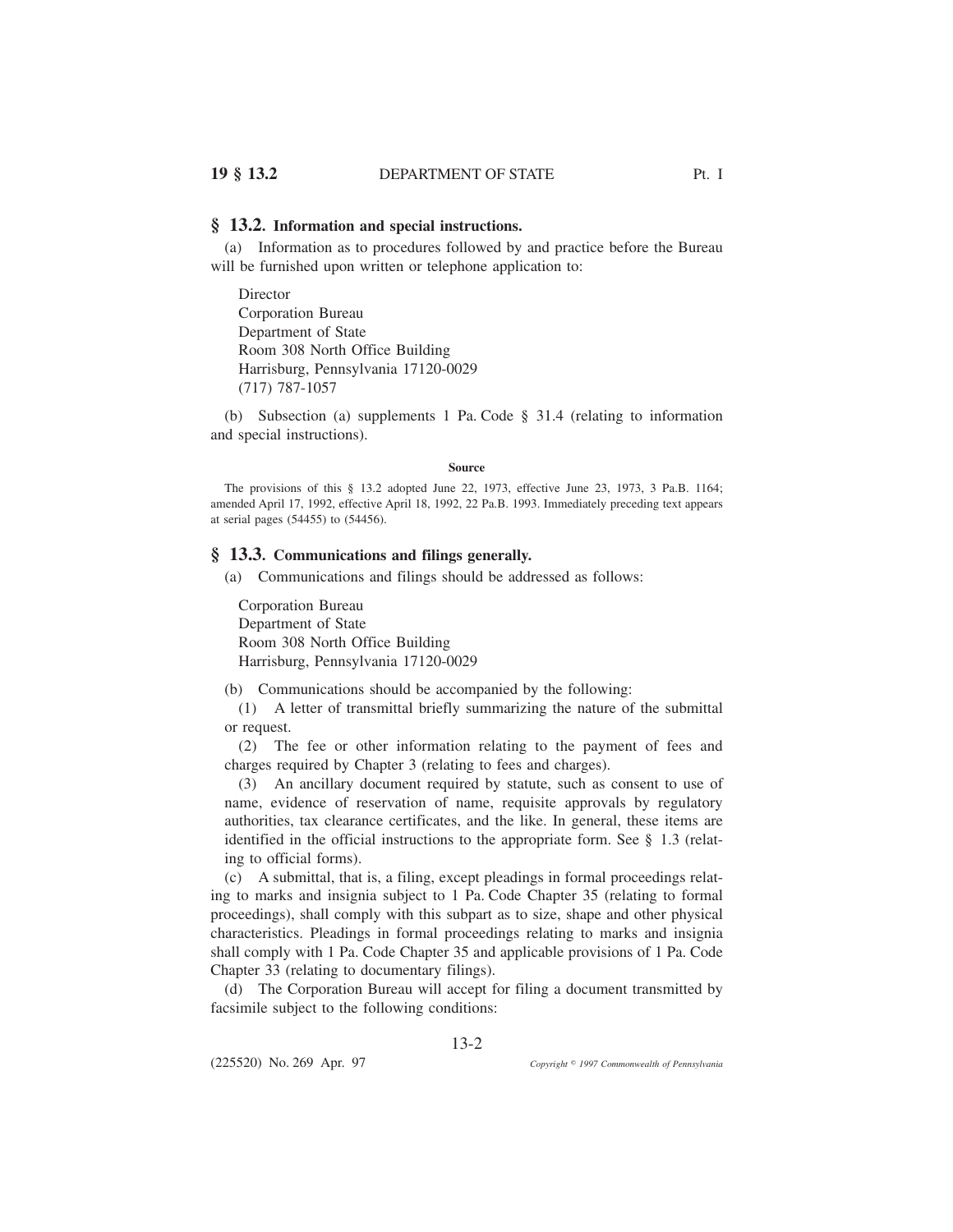(1) A document may be transmitted to a facsimile receiver located in the Corporation Bureau subject to the availability of equipment. During end-ofyear and other peak traffic periods, a submitter should make arrangements to transmit to nongovernmental receivers in the Harrisburg, Pennsylvania area, followed by physical delivery of the faxed documents to the Corporation Bureau.

(2) See § 13.8 (relating to execution).

(3) The filing fee for a document transmitted to a facsimile receiver located in the Corporation Bureau shall be charged to a deposit account or shall otherwise be paid in a manner permitted by Chapter 3 Subchapter B (relating to method of payment).

(4) In all other respects, a filing effected by means of facsimile shall be governed by the applicable provisions of this chapter.

(5) The Corporation Bureau may, pursuant to a request by the filer, return a document by a facsimile transmission. The Corporation Bureau may transmit a document to a filer by facsimile machine if the filer has requested this service and has paid the additional facsimile fee. See § 3.26 (relating to facsimile fee).

(e) The Corporation Bureau will accept requests for services offered by the Department transmitted by facsimile subject to the following conditions:

(1) A request for services may be transmitted to facsimile receivers located in the Corporation Bureau subject to the availability of equipment. During the end-of-year and other peak traffic periods, a submitter should make arrangements to transmit to nongovernmental receivers in the Harrisburg area, followed by physical delivery of the request to the Corporation Bureau.

(2) Services rendered by the Corporation Bureau may be transmitted by facsimile. The services shall be transmitted by facsimile if the requestor has made a request subject to the facsimile transmission fee provided for under § 3.26.

(f) The provisions of subsections (a)—(e) supplement and partially supersede 1 Pa. Code § 31.5 (relating to communications and filings generally).

#### **Source**

The provisions of this § 13.3 adopted June 22, 1973, effective June 23, 1973, 3 Pa.B. 1164; amended April 17, 1992, effective April 18, 1992, 22 Pa.B. 1993. Immediately preceding text appears at serial page (54456).

# **§ 13.4. Acknowledgment of filing.**

(a) A stamped self-addressed postcard describing the submittal, or a selfaddressed stamped envelope with a copy of the submittal, may be transmitted to the Department with a submittal tendered under this subpart. Upon filing of the submittal, the Corporation Bureau will date-stamp and mail the postcard or the copy of the submittal.

(225521) No. 269 Apr. 97

13-3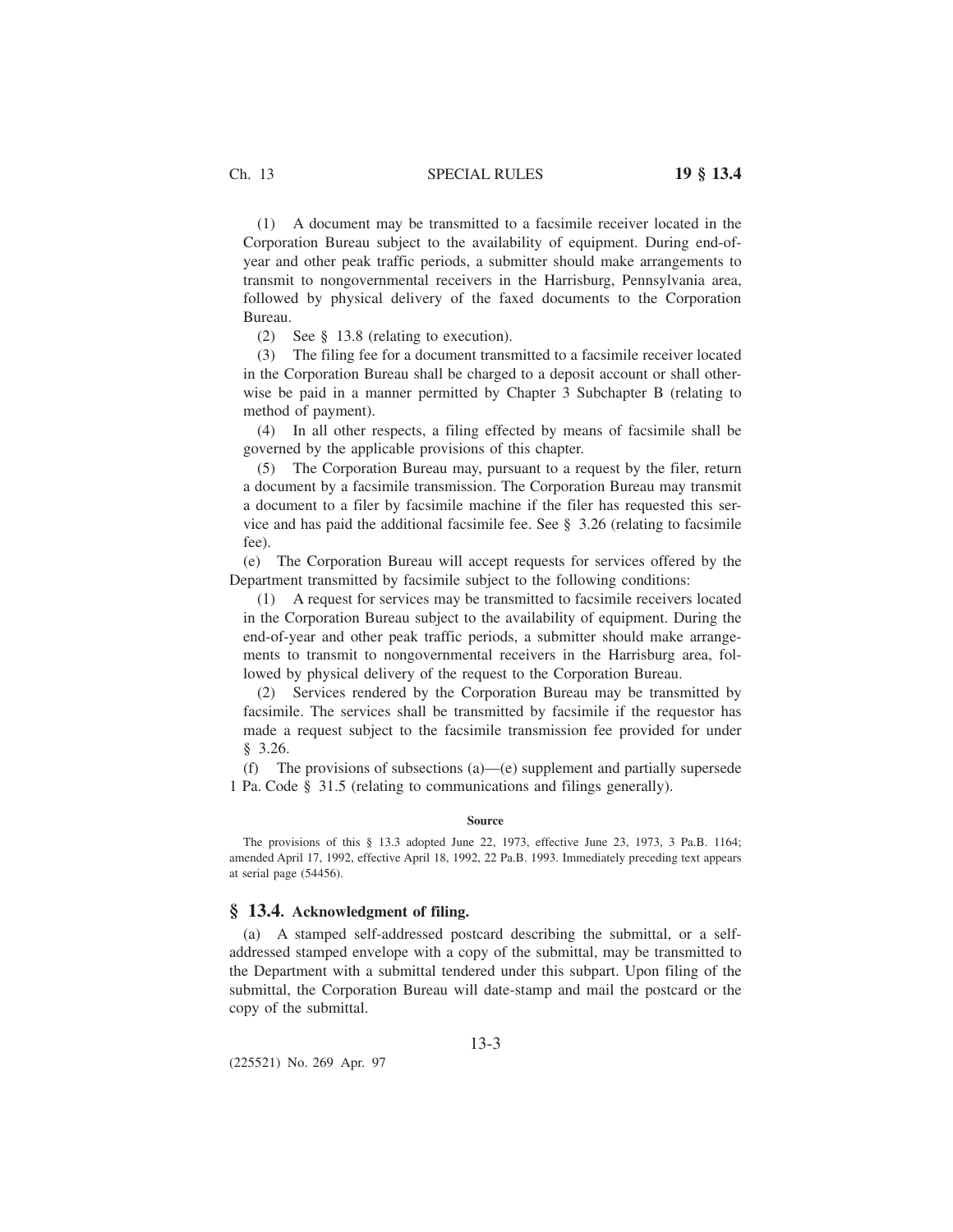(b) The date stamp of the Corporation Bureau on a postcard or copy under subsection (a) is evidence that the related submittal has been received; examined by the Corporation Bureau to the extent permitted by law; and filed in, by and with the Department.

### **Source**

The provisions of this § 13.4 adopted June 22, 1973, effective June 23, 1973, 3 Pa.B. 1164; amended September 12, 1980, effective September 13, 1980, 10 Pa.B. 3664; amended April 17, 1992, effective April 18, 1992, 22 Pa.B. 1993. Immediately preceding text appears at serial pages (54456) to (54457).

# **§ 13.5. Form.**

(a) Except as otherwise provided in this section, a submittal deposited with the Corporation Bureau for filing under this subpart shall conform to other applicable provisions of this subpart and be typewritten in characters not smaller than pica or printed in not less than 10-point type in black or blue-black ink on adequately leaded white paper, with top margin at least 2 inches wide on the first page and 1 inch wide on all other pages. The impression shall be on only one side of the paper unless the paper is of adequate quality to prevent the impression on one side from bleeding through to or being otherwise visible from the reverse side. Mechanically reproduced copies will be accepted as typewritten if they are of adequate clarity and contrast to reproduce properly.

(b) Paper stock used for submittals shall be cut or folded to letter size either 8 to 8-1/2 inches wide by 10-1/2 to 11 inches long, or to European or metric size A4 paper. A document prepared on legal size paper will be received only in cases where the person submitting the document has no control over the size of paper used; for example, requisite approvals of regulatory authorities, tax clearance certificates, and the like.

(c) Submission on forms approved by the Department is necessary only in cases where the provisions of this subpart expressly prohibit submission on other than Department furnished forms. In all other cases a submittal may be typed or printed by the applicant as set forth in subsections (a) and (b).

(d) If printed forms of security agreements are submitted for filing under 13 Pa.C.S. (relating to the Uniform Commercial Code), warning legends, trademarks and similar matters may be printed in colored inks if either the information is not legally relevant to the purpose of the filing or the colored printed matter is of adequate clarity and contrast to reproduce properly.

(e) The pages of submittals consisting of two or more leaves shall be sequentially numbered in arabic numerals, that is 2, 3, 4, and so forth, beginning with the second page. Appendices, annexes, and the like may be separately page numbered. It is requested that page numbering be in the form ''Page 1 of 5 pages,''

13-4

(225522) No. 269 Apr. 97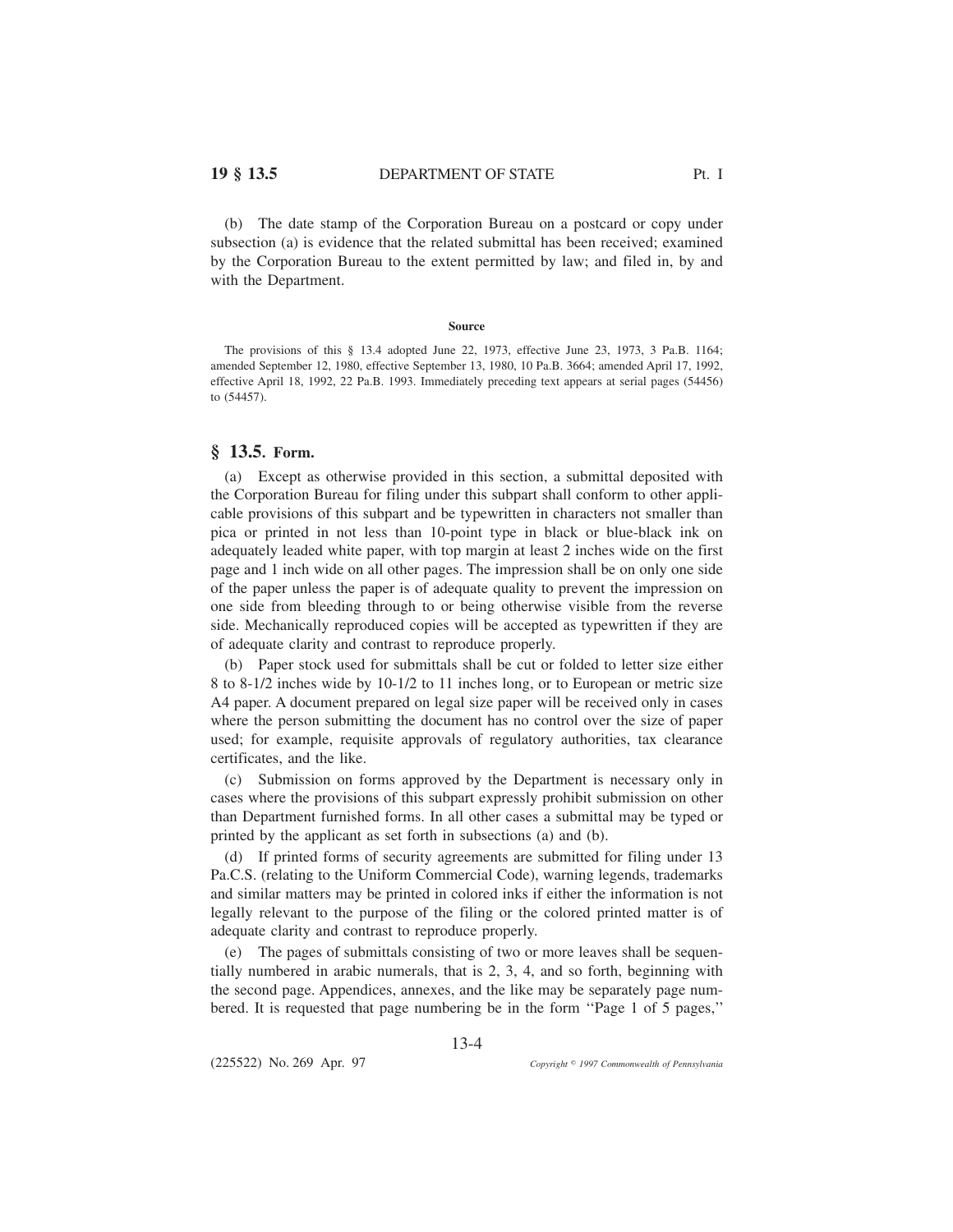''Page 2 of 5 pages,'' and so forth. A document will not be received which is bound to preclude its ready separation into individual leaves for reproduction purposes.

(f) The requirement of subsection (a) that the top margin of a submittal be at least 2 inches wide on the first page does not apply to a submittal which was not originally intended for filing with the Department or which is submitted on a format promulgated under this title.

(g) See also § 11.7 (relating to size, shape and physical characteristics of filed documents). Subsections (a)—(f) supersede 1 Pa. Code § 33.2 (relating to form) insofar as the section relates to submittals.

## **Source**

The provisions of this § 13.5 adopted June 22, 1973, effective June 23, 1973, 3 Pa.B. 1164; amended April 17, 1992, effective April 18, 1992, 22 Pa.B. 1993. Immediately preceding text appears at serial pages (54457) to (146435).

### **Cross References**

This section cited in 19 Pa. Code § 11.7 (relating to size, shape and physical characteristics of filed documents).

# **§ 13.6. Incorporation by reference.**

(a) Except as otherwise provided by statute or by this part, a submittal may not incorporate by reference a document already on file in the Department. A document may incorporate another document forming a part of the same submittal.

(b) Subsection (a) supersedes 1 Pa. Code § 33.3 (relating to incorporation by reference).

#### **Source**

The provisions of this § 13.6 adopted June 22, 1973, effective June 23, 1973, 3 Pa.B. 1164; amended April 17, 1992, effective April 18, 1992, 22 Pa.B. 1993. Immediately preceding text appears at serial page (146435).

## **§ 13.7. Single submittal covering more than one matter.**

(a) Except as otherwise provided by statute, a submittal may not combine documents relating to two or more distinct transactions, whether or not related.

(b) Subsection (a) supersedes 1 Pa. Code § 33.4 (relating to single pleading or submittal covering more than one matter).

### **Source**

The provisions of this § 13.7 adopted June 22, 1973, effective June 23, 1973, 3 Pa.B. 1164; amended April 17, 1992, effective April 18, 1992, 22 Pa.B. 1993. Immediately preceding text appears at serial page (146435).

(225523) No. 269 Apr. 97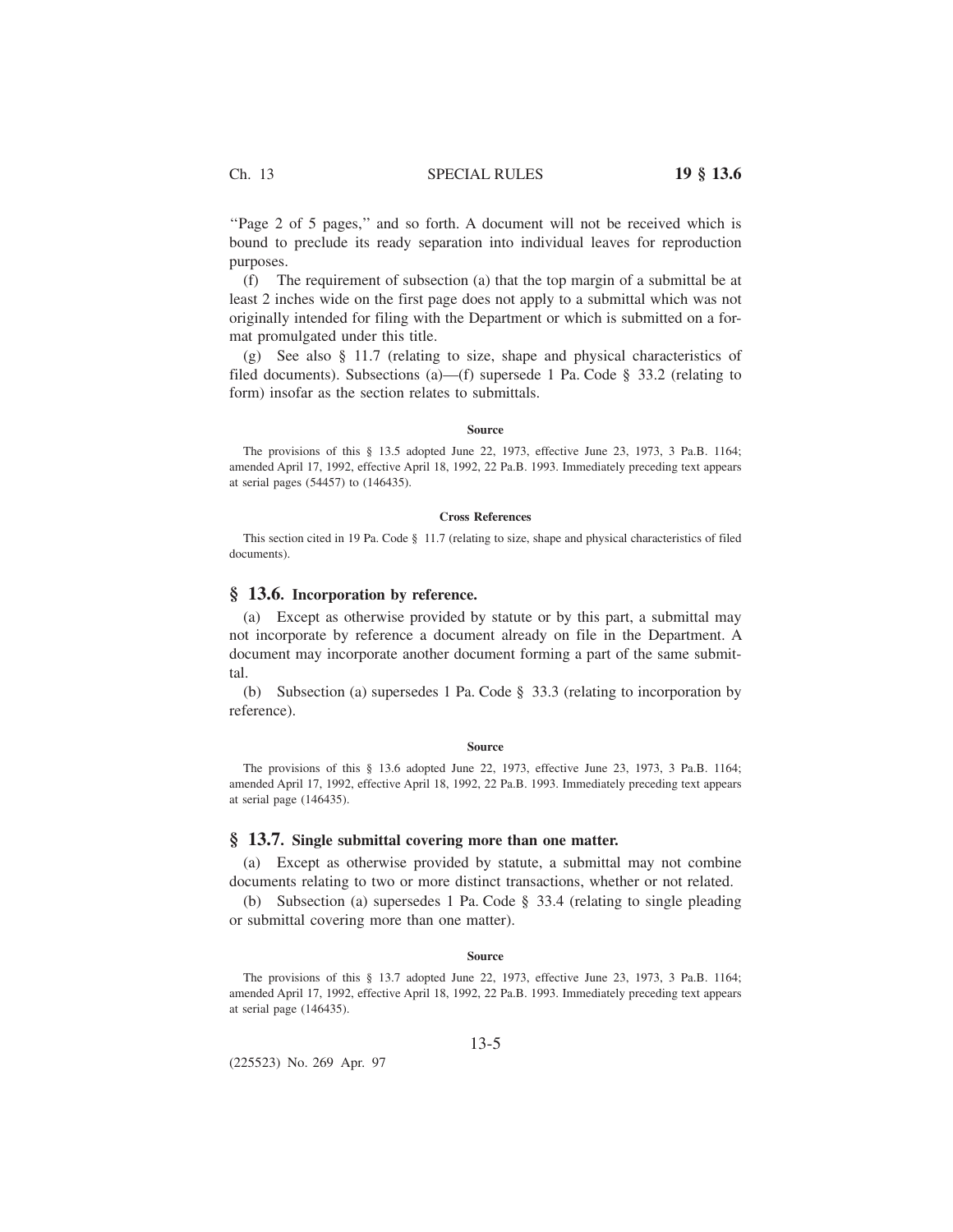(a) Except as otherwise required by statute, a submittal filed by a corporation or other association may be subscribed by an authorized officer of the corporation or other association. The corporate or other association seal may be affixed and attested but the affixation or attestation of the corporate or other association seal is not necessary for the execution of a filing in the Department under the code or under 54 Pa.C.S. (relating to names).

(b) Signatures shall be in black or blue ink.

(c) The Department will not examine a document to determine whether the document has been executed by an authorized person or by sufficient authorized persons or otherwise is duly executed.

(d) A document shall be deemed executed if it contains a facsimile signature if the operative portions of the document meet applicable physical characteristic requirements prescribed under this chapter.

(e) Section 135(b) of the code (relating to requirements to be met by filed documents) provides that a person, other than an incorporator or officer of a corporation, as such, may sign a document by an attorney-in-fact or fiduciary. It is not necessary to present to or file in the Department the original or a copy of a document evidencing the authority of an attorney-in-fact or fiduciary. See 18 Pa.C.S. §§ 4904 and 4911 (relating to unsworn falsification to authorities; and tampering with public records or information).

(f) See § 13.9(a) (relating to number of copies) as to optional submission of the original document.

(g) Subsection (a) supplements and partially supersedes 1 Pa. Code § 33.11 (relating to execution).

#### **Source**

The provisions of this § 13.8 adopted June 22, 1973, effective June 23, 1973, 3 Pa.B. 1164; amended January 29, 1982, effective January 30, 1982, 12 Pa.B. 471; amended April 17, 1992, effective April 18, 1992, 22 Pa.B. 1993. Immediately preceding text appears at serial pages (146435) to (146436).

#### **Cross References**

This section cited in 19 Pa. Code § 11.11 (relating to requirements to be met by filed documents); 19 Pa. Code § 13.3 (relating to communications and filings generally); and 19 Pa. Code § 17.207 (relating to execution).

# **§ 13.9. Number of copies.**

(a) Except as otherwise required by statute or this subpart, only one copy of a submittal and one copy of related correspondence shall be furnished to the Department. In this subpart and the related forms a reference to ''two copies'' or ''file in duplicate'' or the like does not imply that a third document is required. The terminology is used to permit the filing party to retain the executed original and submit only photocopies or facsimiles. Thus under the first sentence of this

13-6

(225524) No. 269 Apr. 97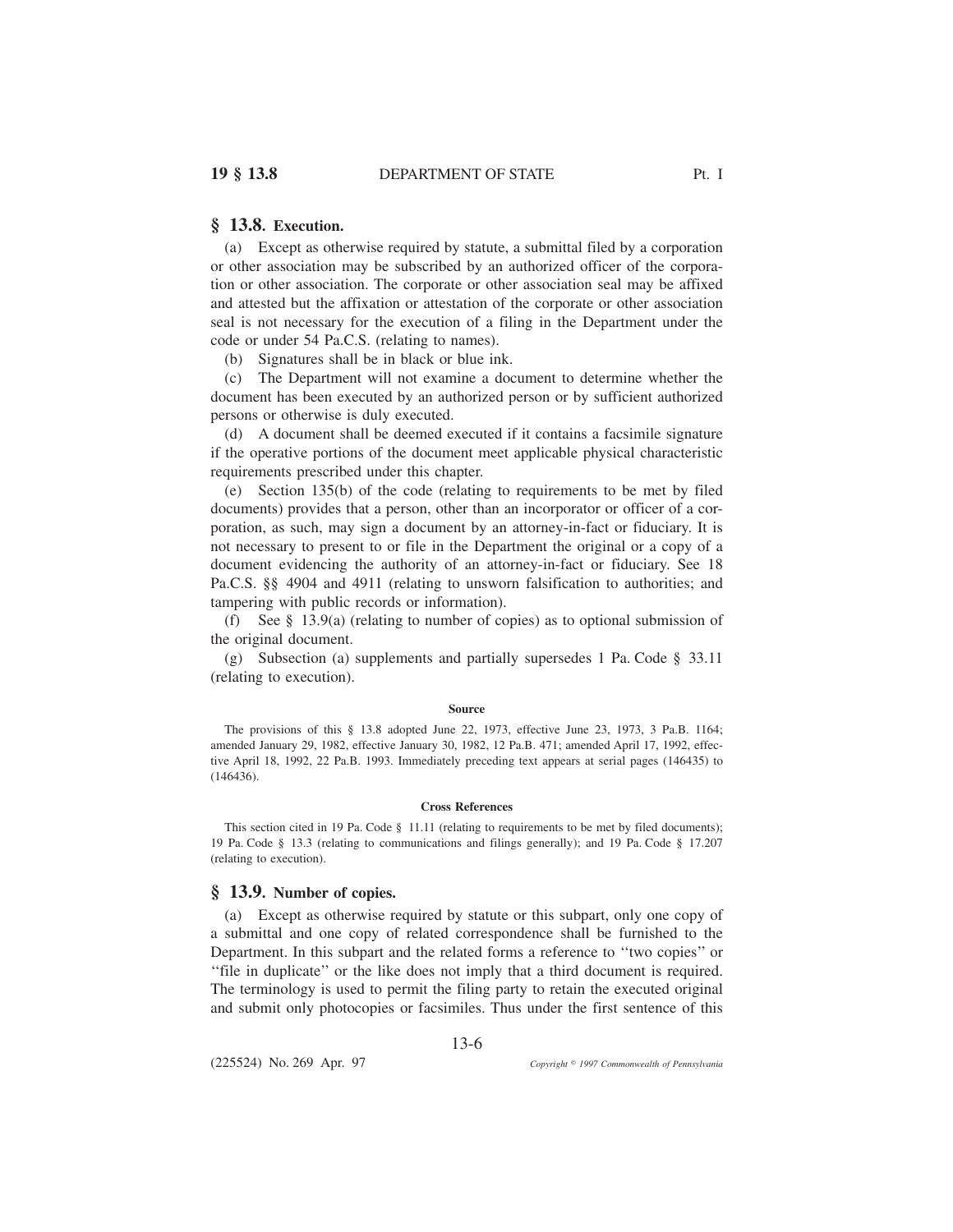subsection an original and one copy of a submittal are not required, only the original or one photocopy or facsimile copy.

(b) See also § 11.8 (relating to specification of required number of copies of documents).

(c) Subsection (a) supersedes 1 Pa. Code § 33.15 (relating to number of copies).

### **Source**

The provisions of this § 13.9 adopted June 22, 1973, effective June 23, 1973, 3 Pa.B. 1164; amended April 17, 1992, effective April 18, 1992, 22 Pa.B. 1993. Immediately preceding text appears at serial page (146436).

## **Cross References**

This section cited in 19 Pa. Code § 11.8 (relating to specification of required number of copies of documents); and 19 Pa. Code § 13.8 (relating to execution).

# **§ 13.10. Names.**

A submittal shall comply with Chapter 17 (relating to names).

## **Source**

The provisions of this § 13.10 adopted April 17, 1992, effective April 18, 1992, 22 Pa.B. 1993.

# **§ 13.11. Addresses.**

A submittal shall comply with Chapter 19 (relating to registered offices and addresses).

#### **Source**

The provisions of this § 13.11 adopted April 17, 1992, effective April 18, 1992, 22 Pa.B. 1993.

# **§ 13.12. Docketing statements.**

(a) One or more separate docketing statements shall be submitted with a submittal only if notice of the requirement appears on the official format for the filing published in this part. See also §§ 11.10 and 13.51 (relating to docketing statements; and official forms).

(b) A filing may be rejected if a required docketing statement is not accurately and fully completed.

## **Source**

The provisions of this § 13.12 adopted April 17, 1992, effective April 18, 1992, 22 Pa.B. 1993.

## **Cross References**

This section cited in 19 Pa. Code § 11.10 (relating to docketing statements); and 19 Pa. Code § 11.11 (relating to requirements to be met by filed documents).

## 13-7

(225525) No. 269 Apr. 97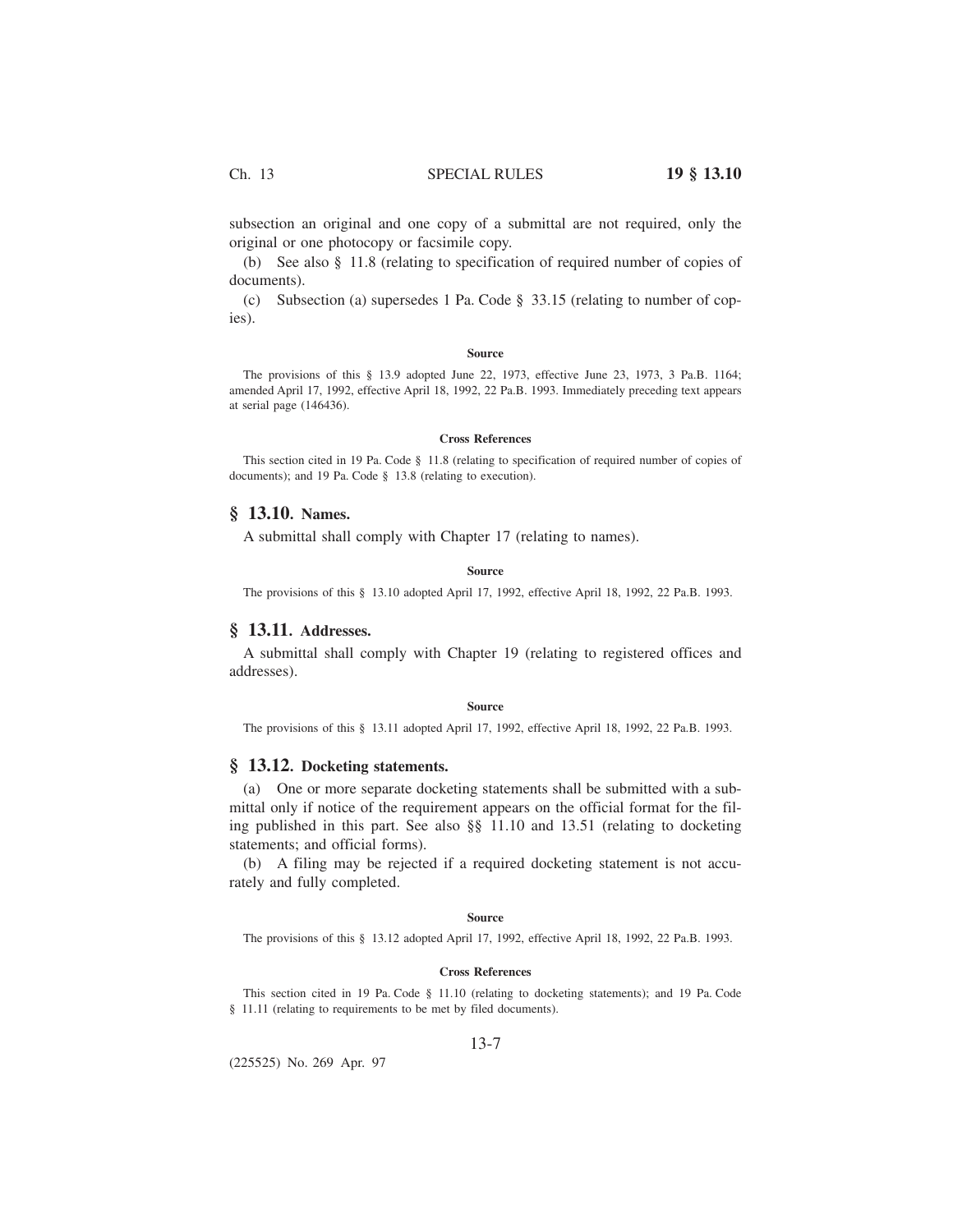# **§ 13.13. Tax clearance certificates.**

(a) A domestic association may not file one or more of the following documents in the Department unless the document is accompanied by tax clearance certificates from the Department of Revenue and the Office of Employment Security of the Department of Labor and Industry, evidencing the payment by the association of taxes and charges due the Commonwealth required by law:

(1) Articles or a certificate of merger or consolidation effecting a merger or consolidation into a nonqualified foreign association.

- (2) Articles or a certificate of dissolution.
- (3) A statement of revival.

(b) A qualified foreign association may not file an application for termination of authority or similar document in the Department unless the document is accompanied by a tax clearance certificate evidencing payment of taxes and charges due the Commonwealth.

(c) A corporation may not file with the Department articles of division dividing solely into nonqualified foreign corporations unless the articles are accompanied by a tax clearance certificate evidencing payment of taxes and charges due the Commonwealth.

(d) Applications for tax clearance should be addressed to the Department of Revenue under 61 Pa. Code § 151.4 (relating to obtaining a Corporate Clearance Certificate). This procedure also results in obtaining tax clearance from the Office of Employment Security of the Department of Labor. See § 11.19 (relating to tax clearance of certain fundamental transactions).

# **Source**

The provisions of this § 13.13 adopted April 17, 1992, effective April 18, 1992, 22 Pa.B. 1993.

### **Cross References**

This section cited in 19 Pa. Code § 11.11 (relating to requirements to be met by filed documents); and 19 Pa. Code § 11.19 (relating to tax clearance of certain fundamental transactions).

# **§ 13.14. Governmental approvals.**

The following governmental approvals are required as a condition precedent to effecting the related filing in the Department (see  $\S$  11.11(a)(9) (relating to requirements to be met by filed documents)):

(1) *Banking Code of 1965*. Under sections 1005, 1504, 1603, 1703, 1802, 1804 and 1806 of the Banking Code of 1965 (7 P. S. §§ 1005, 1504, 1603, 1703, 1802, 1804 and 1806), articles of incorporation, amendment, merger or consolidation, conversion from Federal charter or dissolution or a certificate of election to dissolve are filed initially with the Department of Banking and not the Department of State. Under section 1709 of the Banking Code of 1965 (7 P. S. § 1709), the documents evidencing a conversion into a National bank are

13-8

(225526) No. 269 Apr. 97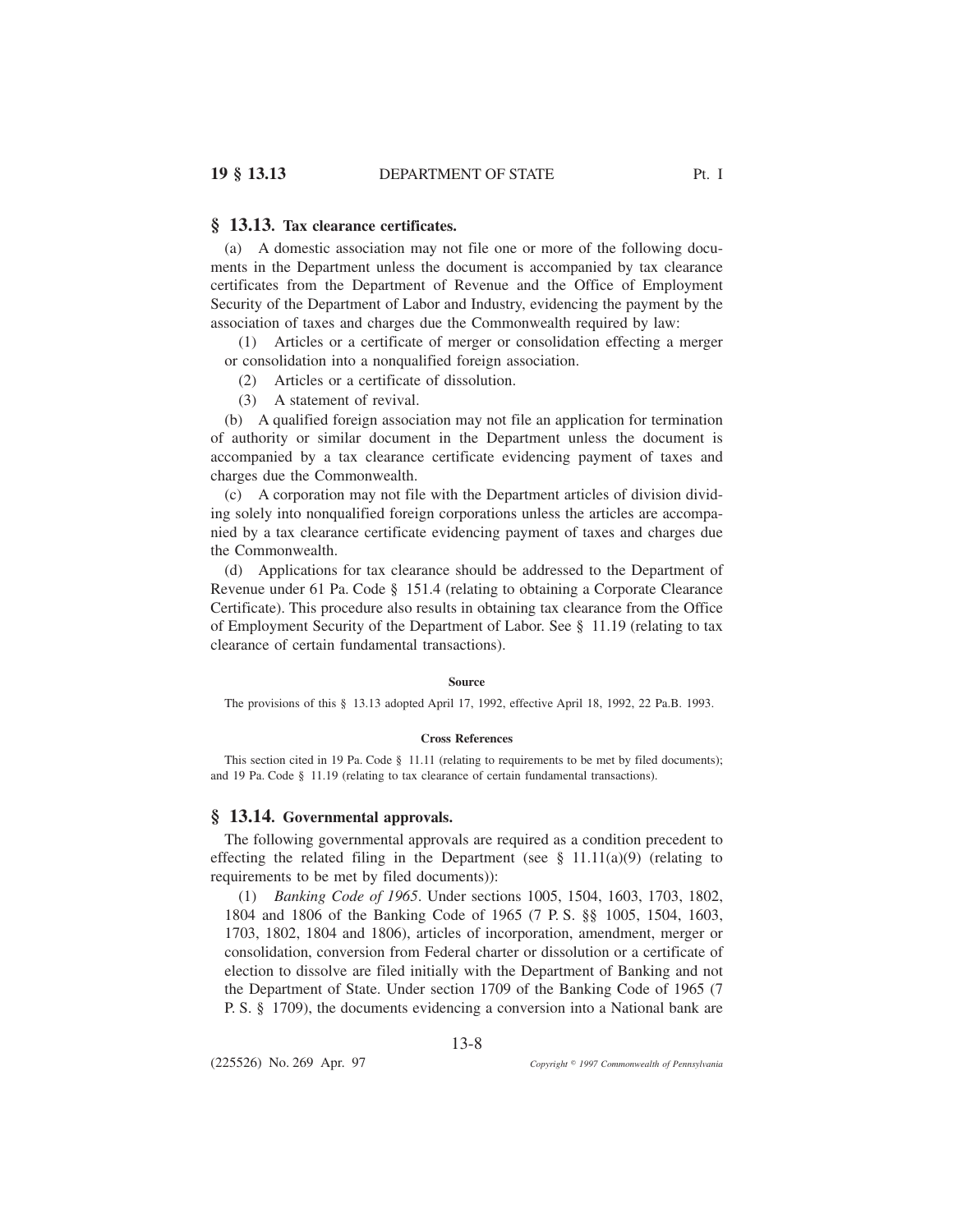filed directly in the Department of State at the same time they are filed with the Department of Banking.

(2) *Credit Union Code*. Under sections 304, 903, 1102, 1105(b) and 1301 of the Credit Union Law, articles of incorporation, amendment, conversion from Federal charter, merger or consolidation or certificate of election to dissolve voluntarily, are filed initially with the Department of Banking and not the Department of State. Under section 1101 of the Credit Union Law (relating to conversion into Federal credit union), the charter of a Federal credit union resulting from a conversion is filed directly in the Department of State.

(3) *Fraternal Benefit Society Code*. Under sections 202, 214, 215, 219 and 604 of the Fraternal Benefit Society Code (40 P. S. §§ 1141-202, 1141-214, 1141-215, 1141-219 and 1141-604), a document relating to the incorporation, merger or consolidation, amendment of articles of incorporation, conversion into a mutual life insurance company or dissolution are filed initially with the Insurance Department and not the Department of State.

(4) *Savings Association Code*. Under sections 206, 1003, 1106, 1201, 1203 and 1205 of the Savings Association Code of 1967 (7 P. S. §§ 6020-26, 6020- 173, 6020-186, 6020-201, 6020-203 and 6020-205), articles of incorporation, amendment, merger or consolidation, conversion from Federal charter or domestic savings bank or dissolution or a certificate of election to dissolve are filed initially with the Department of Banking and not the Department of State. Under section 1104 of the Banking Code (7 P. S. § 1104), the documents evidencing a merger or conversion into a Federal savings and loan association are filed directly in the Department of State at the same time they are filed with the Department of Banking.

(5) *Names*. See the following:

- (i) Section 17.6 (relating to banking names).
- (ii) Section 17.8 (relating to educational names).
- (iii) Section 17.9 (relating to professional names).
- (iv) Section 17.10 (relating to insurance names).

#### **Source**

The provisions of this § 13.14 adopted April 17, 1992, effective April 18, 1992, 22 Pa.B. 1993.

## **Cross References**

This section cited in 19 Pa. Code § 11.11 (relating to requirements to be met by filed documents); and 19 Pa. Code § 11.16 (relating to summary judicial review of rejection of documents not involving examination of mark or insignia).

# **SEARCHES AND INFORMATION**

# **§ 13.31. Searches and information; telephone inquiries.**

(a) Upon request, the Department will search and report on the status of, and if requested, provide certified or uncertified copies of documents or information

(225527) No. 269 Apr. 97